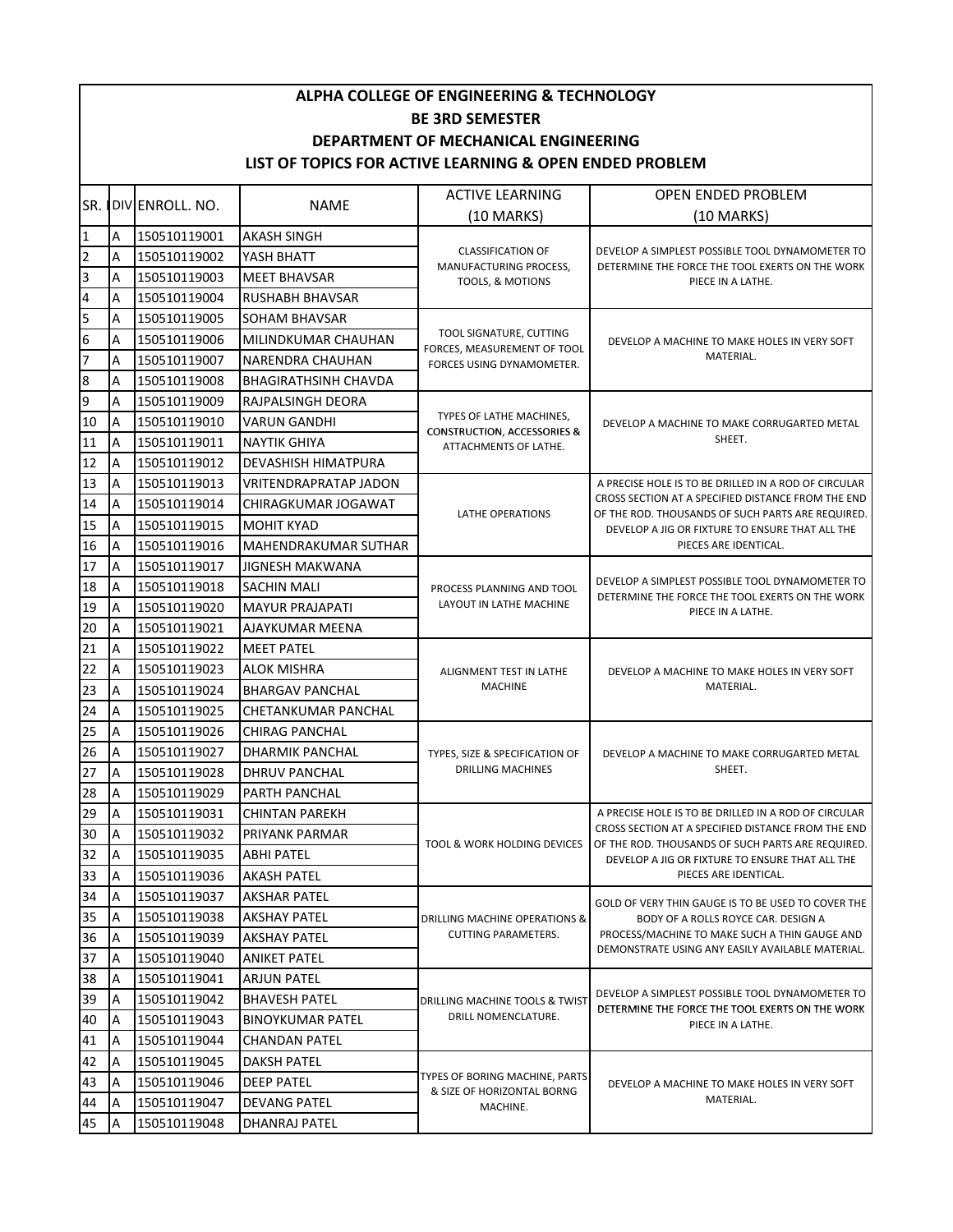| 47<br>150510119050<br>Α<br><b>DHRUV PATEL</b><br>BORING TOOLS, VERTICAL & JIG &<br>DEVELOP A MACHINE TO MAKE CORRUGARTED METAL<br>PRECISION BORING MACHINE.<br>SHEET.<br>48<br>A<br>150510119051<br><b>DHRUV PATEL</b><br>49<br>A<br>150510119052<br><b>DHRUVIL PATEL</b><br>50<br>A<br>150510119053<br><b>FENIL PATEL</b><br>A PRECISE HOLE IS TO BE DRILLED IN A ROD OF CIRCULAR<br>PRINCIPLE OF MILLING, MILLING<br>CROSS SECTION AT A SPECIFIED DISTANCE FROM THE END<br>51<br>150510119054<br><b>GUNJAN PATEL</b><br>Α<br>METHODS, KINEMATCIS OF<br>OF THE ROD. THOUSANDS OF SUCH PARTS ARE REQUIRED.<br>MILLING MACHINE & TYPES OF<br>52<br>150510119055<br>Α<br>HARSH PATEL<br>DEVELOP A JIG OR FIXTURE TO ENSURE THAT ALL THE<br>MILLING MACHINE.<br>53<br>150510119056<br><b>HITESH PATEL</b><br>PIECES ARE IDENTICAL.<br>Α<br>54<br>A<br>150510119057<br><b>HITU PATEL</b><br>COLUMN & KNEE TYPE MILLING<br>GOLD OF VERY THIN GAUGE IS TO BE USED TO COVER THE<br>55<br>A<br>150510119058<br><b>JAY PATEL</b><br>MACHINE, VARIOUS APPLICATION<br>BODY OF A ROLLS ROYCE CAR. DESIGN A<br>OF MILLING MACHINE USING<br>PROCESS/MACHINE TO MAKE SUCH A THIN GAUGE AND<br>56<br>150510119059<br><b>JAY PATEL</b><br>A<br>DIFFERENT CUTTERS.<br>DEMONSTRATE USING ANY EASILY AVAILABLE MATERIAL.<br>57<br>150510119060<br>Α<br>JEEL PATEL<br>58<br>A<br>150510119061<br><b>KETUL PATEL</b><br>DEVELOP A MACHINE TO MAKE HOLES IN VERY SOFT<br>INDEING AND DIVIDING HEADS.<br>MATERIAL.<br>59<br>140510119001<br>A<br>ADITYA PATEL<br>60<br>A<br>1<br>Prajapati Jaymeen Ramkrushn<br>WORKING PRINCIPLE OF SHAPER,<br>DEVELOP A SIMPLEST POSSIBLE TOOL DYNAMOMETER TO<br>2<br>61<br>Α<br>Thakor Rahul Pratapji<br>TYPES OF SHAPER, PRINCIPLE<br>DETERMINE THE FORCE THE TOOL EXERTS ON THE WORK<br>PARTS AND SPECIFICATION OF<br>62<br>3<br>A<br>Parmar Amit M.<br>PIECE IN A LATHE.<br>SHAPER.<br>$\overline{4}$<br>63<br>Shah Vishal M.<br>A<br>5<br>64<br>Α<br>Zala Vishvajeetsinh V.<br>SHAPER MECHANISM, SURFACES<br>DEVELOP A MACHINE TO MAKE CORRUGARTED METAL<br>6<br>65<br>Chauhan Sagarsinh V.<br>А<br>PRODUCED ON SHAPER<br>SHEET.<br>$\overline{7}$<br>Patel Tarak J<br>66<br>Α<br>67<br>8<br>A<br>Chavda Vishwarajsinh P.<br>9<br>68<br>Panchal kartik Kiritbhai<br>A PRECISE HOLE IS TO BE DRILLED IN A ROD OF CIRCULAR<br>Α<br>PLANER, WORKING PRINCIPLE OF<br>CROSS SECTION AT A SPECIFIED DISTANCE FROM THE END<br>69<br>10<br>A<br>Patel Jay M<br>PLANER, TYPES OF PLANER,<br>OF THE ROD. THOUSANDS OF SUCH PARTS ARE REQUIRED.<br>11<br>70<br>A<br>Bhavsar Prakash D.<br>DRIVING MECHANISM FOR PLANER<br>DEVELOP A JIG OR FIXTURE TO ENSURE THAT ALL THE<br>12<br>71<br>A<br>PIECES ARE IDENTICAL.<br>Patel Deep H.<br>72<br>13<br>Patel Honey D.<br>A<br>SLOTTER, PRINCIPLE PARTS OF<br>14<br>73<br>Shah Parth G.<br>Α<br>DEVELOP A SIMPLEST POSSIBLE TOOL DYNAMOMETER TO<br>SLOTTER, TYPES OF SLOTTING<br>74<br>15<br>DETERMINE THE FORCE THE TOOL EXERTS ON THE WORK<br>А<br>Patel Viraj M.<br>DRIVES, OPERATIONS PERFORMED<br>PIECE IN A LATHE.<br>75<br>16<br>Zala Navubha Vishnubhai<br>Α<br>ON A SLOTTING MACHINE<br>17<br>76<br>A<br>Parmar Ravi Bakulbhai<br>77<br>B<br>150510119062<br><b>KISHAN PATEL</b><br><b>CLASSIFICATION OF SAWING</b><br>B<br>78<br>150510119063<br><b>MANTHAN PATEL</b><br>MACHINES, BLADES, SIZE &<br>DEVELOP A MACHINE TO MAKE HOLES IN VERY SOFT<br>79<br>SPECIFICATIONS, CUTTING SPEED,<br>MATERIAL.<br>150510119064<br><b>MEET PATEL</b><br>B<br>APPLICATION.<br>80<br>B<br>150510119065<br><b>MEET PATEL</b><br>81<br>B<br>150510119066<br>MEETKUMAR PATEL<br>BROACHING, CONSTRUCTON &<br>82<br>B<br>150510119067<br><b>MIHIR PATEL</b><br>DEVELOP A MACHINE TO MAKE CORRUGARTED METAL<br>OPERATION, SEQUENCE, TYPES OF<br>SHEET.<br>83<br>B<br>150510119068<br><b>MIT PATEL</b><br><b>BROACH AND THEIR APPLICATIONS.</b><br>84<br>B<br>150510119069<br>NIKULBHAI PATEL<br>85<br>B<br>150510119070<br>PARAM PATEL<br><b>BROACHING MACHINES, TOOTH</b><br>GOLD OF VERY THIN GAUGE IS TO BE USED TO COVER THE<br>86<br>B<br>150510119071<br><b>PARTH PATEL</b><br>LOAD ON A BROACH, BROACHING<br>BODY OF A ROLLS ROYCE CAR. DESIGN A<br>SPEEDS, BROACH DESIGN,<br>PROCESS/MACHINE TO MAKE SUCH A THIN GAUGE AND<br>B<br>150510119072<br><b>PURVESH PATEL</b><br>MACHINING TIME.<br>DEMONSTRATE USING ANY EASILY AVAILABLE MATERIAL.<br>88<br>B<br>150510119073<br>PURVISHKUMAR PATEL<br>89<br>B<br>150510119074<br>RAHIL PATEL<br>A PRECISE HOLE IS TO BE DRILLED IN A ROD OF CIRCULAR<br>CROSS SECTION AT A SPECIFIED DISTANCE FROM THE END<br><b>GRINDING MACHINES, SURFACE &amp;</b><br>90<br>B<br>150510119075<br>RAVI PATEL<br><b>CYLINDRICAL &amp; INTERNAL</b><br>OF THE ROD. THOUSANDS OF SUCH PARTS ARE REQUIRED.<br>91<br>B<br>150510119076<br>SACHIN PATEL<br>DEVELOP A JIG OR FIXTURE TO ENSURE THAT ALL THE<br><b>GRINDING MACHINES.</b><br>92<br>B<br>150510119077<br>SACHINKUMAR PATEL<br>PIECES ARE IDENTICAL.<br>93<br>B<br>150510119078<br>SANKET PATEL<br>GRINDING WHEEL, BONDING<br>DEVELOP A SIMPLEST POSSIBLE TOOL DYNAMOMETER TO<br>94<br>B<br>150510119079<br>SHAILESHKUMAR PATEL<br>PROCESS, GRIT, GRADE AND<br>DETERMINE THE FORCE THE TOOL EXERTS ON THE WORK<br>STRUCTURE OF WHEELS,<br>B<br>150510119080<br>SHUKANKUMAR PATEL<br>PIECE IN A LATHE.<br>MANIMITED MULETLE | 46 | $\overline{A}$ | 150510119049 | <b>DHRUMIL PATEL</b> |  |  |
|------------------------------------------------------------------------------------------------------------------------------------------------------------------------------------------------------------------------------------------------------------------------------------------------------------------------------------------------------------------------------------------------------------------------------------------------------------------------------------------------------------------------------------------------------------------------------------------------------------------------------------------------------------------------------------------------------------------------------------------------------------------------------------------------------------------------------------------------------------------------------------------------------------------------------------------------------------------------------------------------------------------------------------------------------------------------------------------------------------------------------------------------------------------------------------------------------------------------------------------------------------------------------------------------------------------------------------------------------------------------------------------------------------------------------------------------------------------------------------------------------------------------------------------------------------------------------------------------------------------------------------------------------------------------------------------------------------------------------------------------------------------------------------------------------------------------------------------------------------------------------------------------------------------------------------------------------------------------------------------------------------------------------------------------------------------------------------------------------------------------------------------------------------------------------------------------------------------------------------------------------------------------------------------------------------------------------------------------------------------------------------------------------------------------------------------------------------------------------------------------------------------------------------------------------------------------------------------------------------------------------------------------------------------------------------------------------------------------------------------------------------------------------------------------------------------------------------------------------------------------------------------------------------------------------------------------------------------------------------------------------------------------------------------------------------------------------------------------------------------------------------------------------------------------------------------------------------------------------------------------------------------------------------------------------------------------------------------------------------------------------------------------------------------------------------------------------------------------------------------------------------------------------------------------------------------------------------------------------------------------------------------------------------------------------------------------------------------------------------------------------------------------------------------------------------------------------------------------------------------------------------------------------------------------------------------------------------------------------------------------------------------------------------------------------------------------------------------------------------------------------------------------------------------------------------------------------------------------------------------------------------------------------------------------------------------------------------------------------------------------------------------------------------------------------------------------------------------------------------------------------------------------------------------------------------------------------------------------------------------------------------------------------------------------------------------------------------------------------------------------------------------------------------------------------------------------------------------------------------------------------------------------------------------------------------------------------------------------------------------------------------------------------------------------------------------------------------------------------------------------------------------------------------------------------------------------------------------------------------------------------------------------------------------------------------------------------------------------------------------|----|----------------|--------------|----------------------|--|--|
|                                                                                                                                                                                                                                                                                                                                                                                                                                                                                                                                                                                                                                                                                                                                                                                                                                                                                                                                                                                                                                                                                                                                                                                                                                                                                                                                                                                                                                                                                                                                                                                                                                                                                                                                                                                                                                                                                                                                                                                                                                                                                                                                                                                                                                                                                                                                                                                                                                                                                                                                                                                                                                                                                                                                                                                                                                                                                                                                                                                                                                                                                                                                                                                                                                                                                                                                                                                                                                                                                                                                                                                                                                                                                                                                                                                                                                                                                                                                                                                                                                                                                                                                                                                                                                                                                                                                                                                                                                                                                                                                                                                                                                                                                                                                                                                                                                                                                                                                                                                                                                                                                                                                                                                                                                                                                                                                                                  |    |                |              |                      |  |  |
|                                                                                                                                                                                                                                                                                                                                                                                                                                                                                                                                                                                                                                                                                                                                                                                                                                                                                                                                                                                                                                                                                                                                                                                                                                                                                                                                                                                                                                                                                                                                                                                                                                                                                                                                                                                                                                                                                                                                                                                                                                                                                                                                                                                                                                                                                                                                                                                                                                                                                                                                                                                                                                                                                                                                                                                                                                                                                                                                                                                                                                                                                                                                                                                                                                                                                                                                                                                                                                                                                                                                                                                                                                                                                                                                                                                                                                                                                                                                                                                                                                                                                                                                                                                                                                                                                                                                                                                                                                                                                                                                                                                                                                                                                                                                                                                                                                                                                                                                                                                                                                                                                                                                                                                                                                                                                                                                                                  |    |                |              |                      |  |  |
|                                                                                                                                                                                                                                                                                                                                                                                                                                                                                                                                                                                                                                                                                                                                                                                                                                                                                                                                                                                                                                                                                                                                                                                                                                                                                                                                                                                                                                                                                                                                                                                                                                                                                                                                                                                                                                                                                                                                                                                                                                                                                                                                                                                                                                                                                                                                                                                                                                                                                                                                                                                                                                                                                                                                                                                                                                                                                                                                                                                                                                                                                                                                                                                                                                                                                                                                                                                                                                                                                                                                                                                                                                                                                                                                                                                                                                                                                                                                                                                                                                                                                                                                                                                                                                                                                                                                                                                                                                                                                                                                                                                                                                                                                                                                                                                                                                                                                                                                                                                                                                                                                                                                                                                                                                                                                                                                                                  |    |                |              |                      |  |  |
|                                                                                                                                                                                                                                                                                                                                                                                                                                                                                                                                                                                                                                                                                                                                                                                                                                                                                                                                                                                                                                                                                                                                                                                                                                                                                                                                                                                                                                                                                                                                                                                                                                                                                                                                                                                                                                                                                                                                                                                                                                                                                                                                                                                                                                                                                                                                                                                                                                                                                                                                                                                                                                                                                                                                                                                                                                                                                                                                                                                                                                                                                                                                                                                                                                                                                                                                                                                                                                                                                                                                                                                                                                                                                                                                                                                                                                                                                                                                                                                                                                                                                                                                                                                                                                                                                                                                                                                                                                                                                                                                                                                                                                                                                                                                                                                                                                                                                                                                                                                                                                                                                                                                                                                                                                                                                                                                                                  |    |                |              |                      |  |  |
|                                                                                                                                                                                                                                                                                                                                                                                                                                                                                                                                                                                                                                                                                                                                                                                                                                                                                                                                                                                                                                                                                                                                                                                                                                                                                                                                                                                                                                                                                                                                                                                                                                                                                                                                                                                                                                                                                                                                                                                                                                                                                                                                                                                                                                                                                                                                                                                                                                                                                                                                                                                                                                                                                                                                                                                                                                                                                                                                                                                                                                                                                                                                                                                                                                                                                                                                                                                                                                                                                                                                                                                                                                                                                                                                                                                                                                                                                                                                                                                                                                                                                                                                                                                                                                                                                                                                                                                                                                                                                                                                                                                                                                                                                                                                                                                                                                                                                                                                                                                                                                                                                                                                                                                                                                                                                                                                                                  |    |                |              |                      |  |  |
|                                                                                                                                                                                                                                                                                                                                                                                                                                                                                                                                                                                                                                                                                                                                                                                                                                                                                                                                                                                                                                                                                                                                                                                                                                                                                                                                                                                                                                                                                                                                                                                                                                                                                                                                                                                                                                                                                                                                                                                                                                                                                                                                                                                                                                                                                                                                                                                                                                                                                                                                                                                                                                                                                                                                                                                                                                                                                                                                                                                                                                                                                                                                                                                                                                                                                                                                                                                                                                                                                                                                                                                                                                                                                                                                                                                                                                                                                                                                                                                                                                                                                                                                                                                                                                                                                                                                                                                                                                                                                                                                                                                                                                                                                                                                                                                                                                                                                                                                                                                                                                                                                                                                                                                                                                                                                                                                                                  |    |                |              |                      |  |  |
|                                                                                                                                                                                                                                                                                                                                                                                                                                                                                                                                                                                                                                                                                                                                                                                                                                                                                                                                                                                                                                                                                                                                                                                                                                                                                                                                                                                                                                                                                                                                                                                                                                                                                                                                                                                                                                                                                                                                                                                                                                                                                                                                                                                                                                                                                                                                                                                                                                                                                                                                                                                                                                                                                                                                                                                                                                                                                                                                                                                                                                                                                                                                                                                                                                                                                                                                                                                                                                                                                                                                                                                                                                                                                                                                                                                                                                                                                                                                                                                                                                                                                                                                                                                                                                                                                                                                                                                                                                                                                                                                                                                                                                                                                                                                                                                                                                                                                                                                                                                                                                                                                                                                                                                                                                                                                                                                                                  |    |                |              |                      |  |  |
|                                                                                                                                                                                                                                                                                                                                                                                                                                                                                                                                                                                                                                                                                                                                                                                                                                                                                                                                                                                                                                                                                                                                                                                                                                                                                                                                                                                                                                                                                                                                                                                                                                                                                                                                                                                                                                                                                                                                                                                                                                                                                                                                                                                                                                                                                                                                                                                                                                                                                                                                                                                                                                                                                                                                                                                                                                                                                                                                                                                                                                                                                                                                                                                                                                                                                                                                                                                                                                                                                                                                                                                                                                                                                                                                                                                                                                                                                                                                                                                                                                                                                                                                                                                                                                                                                                                                                                                                                                                                                                                                                                                                                                                                                                                                                                                                                                                                                                                                                                                                                                                                                                                                                                                                                                                                                                                                                                  |    |                |              |                      |  |  |
|                                                                                                                                                                                                                                                                                                                                                                                                                                                                                                                                                                                                                                                                                                                                                                                                                                                                                                                                                                                                                                                                                                                                                                                                                                                                                                                                                                                                                                                                                                                                                                                                                                                                                                                                                                                                                                                                                                                                                                                                                                                                                                                                                                                                                                                                                                                                                                                                                                                                                                                                                                                                                                                                                                                                                                                                                                                                                                                                                                                                                                                                                                                                                                                                                                                                                                                                                                                                                                                                                                                                                                                                                                                                                                                                                                                                                                                                                                                                                                                                                                                                                                                                                                                                                                                                                                                                                                                                                                                                                                                                                                                                                                                                                                                                                                                                                                                                                                                                                                                                                                                                                                                                                                                                                                                                                                                                                                  |    |                |              |                      |  |  |
|                                                                                                                                                                                                                                                                                                                                                                                                                                                                                                                                                                                                                                                                                                                                                                                                                                                                                                                                                                                                                                                                                                                                                                                                                                                                                                                                                                                                                                                                                                                                                                                                                                                                                                                                                                                                                                                                                                                                                                                                                                                                                                                                                                                                                                                                                                                                                                                                                                                                                                                                                                                                                                                                                                                                                                                                                                                                                                                                                                                                                                                                                                                                                                                                                                                                                                                                                                                                                                                                                                                                                                                                                                                                                                                                                                                                                                                                                                                                                                                                                                                                                                                                                                                                                                                                                                                                                                                                                                                                                                                                                                                                                                                                                                                                                                                                                                                                                                                                                                                                                                                                                                                                                                                                                                                                                                                                                                  |    |                |              |                      |  |  |
|                                                                                                                                                                                                                                                                                                                                                                                                                                                                                                                                                                                                                                                                                                                                                                                                                                                                                                                                                                                                                                                                                                                                                                                                                                                                                                                                                                                                                                                                                                                                                                                                                                                                                                                                                                                                                                                                                                                                                                                                                                                                                                                                                                                                                                                                                                                                                                                                                                                                                                                                                                                                                                                                                                                                                                                                                                                                                                                                                                                                                                                                                                                                                                                                                                                                                                                                                                                                                                                                                                                                                                                                                                                                                                                                                                                                                                                                                                                                                                                                                                                                                                                                                                                                                                                                                                                                                                                                                                                                                                                                                                                                                                                                                                                                                                                                                                                                                                                                                                                                                                                                                                                                                                                                                                                                                                                                                                  |    |                |              |                      |  |  |
|                                                                                                                                                                                                                                                                                                                                                                                                                                                                                                                                                                                                                                                                                                                                                                                                                                                                                                                                                                                                                                                                                                                                                                                                                                                                                                                                                                                                                                                                                                                                                                                                                                                                                                                                                                                                                                                                                                                                                                                                                                                                                                                                                                                                                                                                                                                                                                                                                                                                                                                                                                                                                                                                                                                                                                                                                                                                                                                                                                                                                                                                                                                                                                                                                                                                                                                                                                                                                                                                                                                                                                                                                                                                                                                                                                                                                                                                                                                                                                                                                                                                                                                                                                                                                                                                                                                                                                                                                                                                                                                                                                                                                                                                                                                                                                                                                                                                                                                                                                                                                                                                                                                                                                                                                                                                                                                                                                  |    |                |              |                      |  |  |
|                                                                                                                                                                                                                                                                                                                                                                                                                                                                                                                                                                                                                                                                                                                                                                                                                                                                                                                                                                                                                                                                                                                                                                                                                                                                                                                                                                                                                                                                                                                                                                                                                                                                                                                                                                                                                                                                                                                                                                                                                                                                                                                                                                                                                                                                                                                                                                                                                                                                                                                                                                                                                                                                                                                                                                                                                                                                                                                                                                                                                                                                                                                                                                                                                                                                                                                                                                                                                                                                                                                                                                                                                                                                                                                                                                                                                                                                                                                                                                                                                                                                                                                                                                                                                                                                                                                                                                                                                                                                                                                                                                                                                                                                                                                                                                                                                                                                                                                                                                                                                                                                                                                                                                                                                                                                                                                                                                  |    |                |              |                      |  |  |
|                                                                                                                                                                                                                                                                                                                                                                                                                                                                                                                                                                                                                                                                                                                                                                                                                                                                                                                                                                                                                                                                                                                                                                                                                                                                                                                                                                                                                                                                                                                                                                                                                                                                                                                                                                                                                                                                                                                                                                                                                                                                                                                                                                                                                                                                                                                                                                                                                                                                                                                                                                                                                                                                                                                                                                                                                                                                                                                                                                                                                                                                                                                                                                                                                                                                                                                                                                                                                                                                                                                                                                                                                                                                                                                                                                                                                                                                                                                                                                                                                                                                                                                                                                                                                                                                                                                                                                                                                                                                                                                                                                                                                                                                                                                                                                                                                                                                                                                                                                                                                                                                                                                                                                                                                                                                                                                                                                  |    |                |              |                      |  |  |
|                                                                                                                                                                                                                                                                                                                                                                                                                                                                                                                                                                                                                                                                                                                                                                                                                                                                                                                                                                                                                                                                                                                                                                                                                                                                                                                                                                                                                                                                                                                                                                                                                                                                                                                                                                                                                                                                                                                                                                                                                                                                                                                                                                                                                                                                                                                                                                                                                                                                                                                                                                                                                                                                                                                                                                                                                                                                                                                                                                                                                                                                                                                                                                                                                                                                                                                                                                                                                                                                                                                                                                                                                                                                                                                                                                                                                                                                                                                                                                                                                                                                                                                                                                                                                                                                                                                                                                                                                                                                                                                                                                                                                                                                                                                                                                                                                                                                                                                                                                                                                                                                                                                                                                                                                                                                                                                                                                  |    |                |              |                      |  |  |
|                                                                                                                                                                                                                                                                                                                                                                                                                                                                                                                                                                                                                                                                                                                                                                                                                                                                                                                                                                                                                                                                                                                                                                                                                                                                                                                                                                                                                                                                                                                                                                                                                                                                                                                                                                                                                                                                                                                                                                                                                                                                                                                                                                                                                                                                                                                                                                                                                                                                                                                                                                                                                                                                                                                                                                                                                                                                                                                                                                                                                                                                                                                                                                                                                                                                                                                                                                                                                                                                                                                                                                                                                                                                                                                                                                                                                                                                                                                                                                                                                                                                                                                                                                                                                                                                                                                                                                                                                                                                                                                                                                                                                                                                                                                                                                                                                                                                                                                                                                                                                                                                                                                                                                                                                                                                                                                                                                  |    |                |              |                      |  |  |
|                                                                                                                                                                                                                                                                                                                                                                                                                                                                                                                                                                                                                                                                                                                                                                                                                                                                                                                                                                                                                                                                                                                                                                                                                                                                                                                                                                                                                                                                                                                                                                                                                                                                                                                                                                                                                                                                                                                                                                                                                                                                                                                                                                                                                                                                                                                                                                                                                                                                                                                                                                                                                                                                                                                                                                                                                                                                                                                                                                                                                                                                                                                                                                                                                                                                                                                                                                                                                                                                                                                                                                                                                                                                                                                                                                                                                                                                                                                                                                                                                                                                                                                                                                                                                                                                                                                                                                                                                                                                                                                                                                                                                                                                                                                                                                                                                                                                                                                                                                                                                                                                                                                                                                                                                                                                                                                                                                  |    |                |              |                      |  |  |
|                                                                                                                                                                                                                                                                                                                                                                                                                                                                                                                                                                                                                                                                                                                                                                                                                                                                                                                                                                                                                                                                                                                                                                                                                                                                                                                                                                                                                                                                                                                                                                                                                                                                                                                                                                                                                                                                                                                                                                                                                                                                                                                                                                                                                                                                                                                                                                                                                                                                                                                                                                                                                                                                                                                                                                                                                                                                                                                                                                                                                                                                                                                                                                                                                                                                                                                                                                                                                                                                                                                                                                                                                                                                                                                                                                                                                                                                                                                                                                                                                                                                                                                                                                                                                                                                                                                                                                                                                                                                                                                                                                                                                                                                                                                                                                                                                                                                                                                                                                                                                                                                                                                                                                                                                                                                                                                                                                  |    |                |              |                      |  |  |
|                                                                                                                                                                                                                                                                                                                                                                                                                                                                                                                                                                                                                                                                                                                                                                                                                                                                                                                                                                                                                                                                                                                                                                                                                                                                                                                                                                                                                                                                                                                                                                                                                                                                                                                                                                                                                                                                                                                                                                                                                                                                                                                                                                                                                                                                                                                                                                                                                                                                                                                                                                                                                                                                                                                                                                                                                                                                                                                                                                                                                                                                                                                                                                                                                                                                                                                                                                                                                                                                                                                                                                                                                                                                                                                                                                                                                                                                                                                                                                                                                                                                                                                                                                                                                                                                                                                                                                                                                                                                                                                                                                                                                                                                                                                                                                                                                                                                                                                                                                                                                                                                                                                                                                                                                                                                                                                                                                  |    |                |              |                      |  |  |
|                                                                                                                                                                                                                                                                                                                                                                                                                                                                                                                                                                                                                                                                                                                                                                                                                                                                                                                                                                                                                                                                                                                                                                                                                                                                                                                                                                                                                                                                                                                                                                                                                                                                                                                                                                                                                                                                                                                                                                                                                                                                                                                                                                                                                                                                                                                                                                                                                                                                                                                                                                                                                                                                                                                                                                                                                                                                                                                                                                                                                                                                                                                                                                                                                                                                                                                                                                                                                                                                                                                                                                                                                                                                                                                                                                                                                                                                                                                                                                                                                                                                                                                                                                                                                                                                                                                                                                                                                                                                                                                                                                                                                                                                                                                                                                                                                                                                                                                                                                                                                                                                                                                                                                                                                                                                                                                                                                  |    |                |              |                      |  |  |
|                                                                                                                                                                                                                                                                                                                                                                                                                                                                                                                                                                                                                                                                                                                                                                                                                                                                                                                                                                                                                                                                                                                                                                                                                                                                                                                                                                                                                                                                                                                                                                                                                                                                                                                                                                                                                                                                                                                                                                                                                                                                                                                                                                                                                                                                                                                                                                                                                                                                                                                                                                                                                                                                                                                                                                                                                                                                                                                                                                                                                                                                                                                                                                                                                                                                                                                                                                                                                                                                                                                                                                                                                                                                                                                                                                                                                                                                                                                                                                                                                                                                                                                                                                                                                                                                                                                                                                                                                                                                                                                                                                                                                                                                                                                                                                                                                                                                                                                                                                                                                                                                                                                                                                                                                                                                                                                                                                  |    |                |              |                      |  |  |
|                                                                                                                                                                                                                                                                                                                                                                                                                                                                                                                                                                                                                                                                                                                                                                                                                                                                                                                                                                                                                                                                                                                                                                                                                                                                                                                                                                                                                                                                                                                                                                                                                                                                                                                                                                                                                                                                                                                                                                                                                                                                                                                                                                                                                                                                                                                                                                                                                                                                                                                                                                                                                                                                                                                                                                                                                                                                                                                                                                                                                                                                                                                                                                                                                                                                                                                                                                                                                                                                                                                                                                                                                                                                                                                                                                                                                                                                                                                                                                                                                                                                                                                                                                                                                                                                                                                                                                                                                                                                                                                                                                                                                                                                                                                                                                                                                                                                                                                                                                                                                                                                                                                                                                                                                                                                                                                                                                  |    |                |              |                      |  |  |
|                                                                                                                                                                                                                                                                                                                                                                                                                                                                                                                                                                                                                                                                                                                                                                                                                                                                                                                                                                                                                                                                                                                                                                                                                                                                                                                                                                                                                                                                                                                                                                                                                                                                                                                                                                                                                                                                                                                                                                                                                                                                                                                                                                                                                                                                                                                                                                                                                                                                                                                                                                                                                                                                                                                                                                                                                                                                                                                                                                                                                                                                                                                                                                                                                                                                                                                                                                                                                                                                                                                                                                                                                                                                                                                                                                                                                                                                                                                                                                                                                                                                                                                                                                                                                                                                                                                                                                                                                                                                                                                                                                                                                                                                                                                                                                                                                                                                                                                                                                                                                                                                                                                                                                                                                                                                                                                                                                  |    |                |              |                      |  |  |
|                                                                                                                                                                                                                                                                                                                                                                                                                                                                                                                                                                                                                                                                                                                                                                                                                                                                                                                                                                                                                                                                                                                                                                                                                                                                                                                                                                                                                                                                                                                                                                                                                                                                                                                                                                                                                                                                                                                                                                                                                                                                                                                                                                                                                                                                                                                                                                                                                                                                                                                                                                                                                                                                                                                                                                                                                                                                                                                                                                                                                                                                                                                                                                                                                                                                                                                                                                                                                                                                                                                                                                                                                                                                                                                                                                                                                                                                                                                                                                                                                                                                                                                                                                                                                                                                                                                                                                                                                                                                                                                                                                                                                                                                                                                                                                                                                                                                                                                                                                                                                                                                                                                                                                                                                                                                                                                                                                  |    |                |              |                      |  |  |
|                                                                                                                                                                                                                                                                                                                                                                                                                                                                                                                                                                                                                                                                                                                                                                                                                                                                                                                                                                                                                                                                                                                                                                                                                                                                                                                                                                                                                                                                                                                                                                                                                                                                                                                                                                                                                                                                                                                                                                                                                                                                                                                                                                                                                                                                                                                                                                                                                                                                                                                                                                                                                                                                                                                                                                                                                                                                                                                                                                                                                                                                                                                                                                                                                                                                                                                                                                                                                                                                                                                                                                                                                                                                                                                                                                                                                                                                                                                                                                                                                                                                                                                                                                                                                                                                                                                                                                                                                                                                                                                                                                                                                                                                                                                                                                                                                                                                                                                                                                                                                                                                                                                                                                                                                                                                                                                                                                  |    |                |              |                      |  |  |
|                                                                                                                                                                                                                                                                                                                                                                                                                                                                                                                                                                                                                                                                                                                                                                                                                                                                                                                                                                                                                                                                                                                                                                                                                                                                                                                                                                                                                                                                                                                                                                                                                                                                                                                                                                                                                                                                                                                                                                                                                                                                                                                                                                                                                                                                                                                                                                                                                                                                                                                                                                                                                                                                                                                                                                                                                                                                                                                                                                                                                                                                                                                                                                                                                                                                                                                                                                                                                                                                                                                                                                                                                                                                                                                                                                                                                                                                                                                                                                                                                                                                                                                                                                                                                                                                                                                                                                                                                                                                                                                                                                                                                                                                                                                                                                                                                                                                                                                                                                                                                                                                                                                                                                                                                                                                                                                                                                  |    |                |              |                      |  |  |
|                                                                                                                                                                                                                                                                                                                                                                                                                                                                                                                                                                                                                                                                                                                                                                                                                                                                                                                                                                                                                                                                                                                                                                                                                                                                                                                                                                                                                                                                                                                                                                                                                                                                                                                                                                                                                                                                                                                                                                                                                                                                                                                                                                                                                                                                                                                                                                                                                                                                                                                                                                                                                                                                                                                                                                                                                                                                                                                                                                                                                                                                                                                                                                                                                                                                                                                                                                                                                                                                                                                                                                                                                                                                                                                                                                                                                                                                                                                                                                                                                                                                                                                                                                                                                                                                                                                                                                                                                                                                                                                                                                                                                                                                                                                                                                                                                                                                                                                                                                                                                                                                                                                                                                                                                                                                                                                                                                  |    |                |              |                      |  |  |
|                                                                                                                                                                                                                                                                                                                                                                                                                                                                                                                                                                                                                                                                                                                                                                                                                                                                                                                                                                                                                                                                                                                                                                                                                                                                                                                                                                                                                                                                                                                                                                                                                                                                                                                                                                                                                                                                                                                                                                                                                                                                                                                                                                                                                                                                                                                                                                                                                                                                                                                                                                                                                                                                                                                                                                                                                                                                                                                                                                                                                                                                                                                                                                                                                                                                                                                                                                                                                                                                                                                                                                                                                                                                                                                                                                                                                                                                                                                                                                                                                                                                                                                                                                                                                                                                                                                                                                                                                                                                                                                                                                                                                                                                                                                                                                                                                                                                                                                                                                                                                                                                                                                                                                                                                                                                                                                                                                  |    |                |              |                      |  |  |
|                                                                                                                                                                                                                                                                                                                                                                                                                                                                                                                                                                                                                                                                                                                                                                                                                                                                                                                                                                                                                                                                                                                                                                                                                                                                                                                                                                                                                                                                                                                                                                                                                                                                                                                                                                                                                                                                                                                                                                                                                                                                                                                                                                                                                                                                                                                                                                                                                                                                                                                                                                                                                                                                                                                                                                                                                                                                                                                                                                                                                                                                                                                                                                                                                                                                                                                                                                                                                                                                                                                                                                                                                                                                                                                                                                                                                                                                                                                                                                                                                                                                                                                                                                                                                                                                                                                                                                                                                                                                                                                                                                                                                                                                                                                                                                                                                                                                                                                                                                                                                                                                                                                                                                                                                                                                                                                                                                  |    |                |              |                      |  |  |
|                                                                                                                                                                                                                                                                                                                                                                                                                                                                                                                                                                                                                                                                                                                                                                                                                                                                                                                                                                                                                                                                                                                                                                                                                                                                                                                                                                                                                                                                                                                                                                                                                                                                                                                                                                                                                                                                                                                                                                                                                                                                                                                                                                                                                                                                                                                                                                                                                                                                                                                                                                                                                                                                                                                                                                                                                                                                                                                                                                                                                                                                                                                                                                                                                                                                                                                                                                                                                                                                                                                                                                                                                                                                                                                                                                                                                                                                                                                                                                                                                                                                                                                                                                                                                                                                                                                                                                                                                                                                                                                                                                                                                                                                                                                                                                                                                                                                                                                                                                                                                                                                                                                                                                                                                                                                                                                                                                  |    |                |              |                      |  |  |
|                                                                                                                                                                                                                                                                                                                                                                                                                                                                                                                                                                                                                                                                                                                                                                                                                                                                                                                                                                                                                                                                                                                                                                                                                                                                                                                                                                                                                                                                                                                                                                                                                                                                                                                                                                                                                                                                                                                                                                                                                                                                                                                                                                                                                                                                                                                                                                                                                                                                                                                                                                                                                                                                                                                                                                                                                                                                                                                                                                                                                                                                                                                                                                                                                                                                                                                                                                                                                                                                                                                                                                                                                                                                                                                                                                                                                                                                                                                                                                                                                                                                                                                                                                                                                                                                                                                                                                                                                                                                                                                                                                                                                                                                                                                                                                                                                                                                                                                                                                                                                                                                                                                                                                                                                                                                                                                                                                  |    |                |              |                      |  |  |
|                                                                                                                                                                                                                                                                                                                                                                                                                                                                                                                                                                                                                                                                                                                                                                                                                                                                                                                                                                                                                                                                                                                                                                                                                                                                                                                                                                                                                                                                                                                                                                                                                                                                                                                                                                                                                                                                                                                                                                                                                                                                                                                                                                                                                                                                                                                                                                                                                                                                                                                                                                                                                                                                                                                                                                                                                                                                                                                                                                                                                                                                                                                                                                                                                                                                                                                                                                                                                                                                                                                                                                                                                                                                                                                                                                                                                                                                                                                                                                                                                                                                                                                                                                                                                                                                                                                                                                                                                                                                                                                                                                                                                                                                                                                                                                                                                                                                                                                                                                                                                                                                                                                                                                                                                                                                                                                                                                  |    |                |              |                      |  |  |
|                                                                                                                                                                                                                                                                                                                                                                                                                                                                                                                                                                                                                                                                                                                                                                                                                                                                                                                                                                                                                                                                                                                                                                                                                                                                                                                                                                                                                                                                                                                                                                                                                                                                                                                                                                                                                                                                                                                                                                                                                                                                                                                                                                                                                                                                                                                                                                                                                                                                                                                                                                                                                                                                                                                                                                                                                                                                                                                                                                                                                                                                                                                                                                                                                                                                                                                                                                                                                                                                                                                                                                                                                                                                                                                                                                                                                                                                                                                                                                                                                                                                                                                                                                                                                                                                                                                                                                                                                                                                                                                                                                                                                                                                                                                                                                                                                                                                                                                                                                                                                                                                                                                                                                                                                                                                                                                                                                  |    |                |              |                      |  |  |
|                                                                                                                                                                                                                                                                                                                                                                                                                                                                                                                                                                                                                                                                                                                                                                                                                                                                                                                                                                                                                                                                                                                                                                                                                                                                                                                                                                                                                                                                                                                                                                                                                                                                                                                                                                                                                                                                                                                                                                                                                                                                                                                                                                                                                                                                                                                                                                                                                                                                                                                                                                                                                                                                                                                                                                                                                                                                                                                                                                                                                                                                                                                                                                                                                                                                                                                                                                                                                                                                                                                                                                                                                                                                                                                                                                                                                                                                                                                                                                                                                                                                                                                                                                                                                                                                                                                                                                                                                                                                                                                                                                                                                                                                                                                                                                                                                                                                                                                                                                                                                                                                                                                                                                                                                                                                                                                                                                  |    |                |              |                      |  |  |
|                                                                                                                                                                                                                                                                                                                                                                                                                                                                                                                                                                                                                                                                                                                                                                                                                                                                                                                                                                                                                                                                                                                                                                                                                                                                                                                                                                                                                                                                                                                                                                                                                                                                                                                                                                                                                                                                                                                                                                                                                                                                                                                                                                                                                                                                                                                                                                                                                                                                                                                                                                                                                                                                                                                                                                                                                                                                                                                                                                                                                                                                                                                                                                                                                                                                                                                                                                                                                                                                                                                                                                                                                                                                                                                                                                                                                                                                                                                                                                                                                                                                                                                                                                                                                                                                                                                                                                                                                                                                                                                                                                                                                                                                                                                                                                                                                                                                                                                                                                                                                                                                                                                                                                                                                                                                                                                                                                  |    |                |              |                      |  |  |
|                                                                                                                                                                                                                                                                                                                                                                                                                                                                                                                                                                                                                                                                                                                                                                                                                                                                                                                                                                                                                                                                                                                                                                                                                                                                                                                                                                                                                                                                                                                                                                                                                                                                                                                                                                                                                                                                                                                                                                                                                                                                                                                                                                                                                                                                                                                                                                                                                                                                                                                                                                                                                                                                                                                                                                                                                                                                                                                                                                                                                                                                                                                                                                                                                                                                                                                                                                                                                                                                                                                                                                                                                                                                                                                                                                                                                                                                                                                                                                                                                                                                                                                                                                                                                                                                                                                                                                                                                                                                                                                                                                                                                                                                                                                                                                                                                                                                                                                                                                                                                                                                                                                                                                                                                                                                                                                                                                  |    |                |              |                      |  |  |
|                                                                                                                                                                                                                                                                                                                                                                                                                                                                                                                                                                                                                                                                                                                                                                                                                                                                                                                                                                                                                                                                                                                                                                                                                                                                                                                                                                                                                                                                                                                                                                                                                                                                                                                                                                                                                                                                                                                                                                                                                                                                                                                                                                                                                                                                                                                                                                                                                                                                                                                                                                                                                                                                                                                                                                                                                                                                                                                                                                                                                                                                                                                                                                                                                                                                                                                                                                                                                                                                                                                                                                                                                                                                                                                                                                                                                                                                                                                                                                                                                                                                                                                                                                                                                                                                                                                                                                                                                                                                                                                                                                                                                                                                                                                                                                                                                                                                                                                                                                                                                                                                                                                                                                                                                                                                                                                                                                  |    |                |              |                      |  |  |
|                                                                                                                                                                                                                                                                                                                                                                                                                                                                                                                                                                                                                                                                                                                                                                                                                                                                                                                                                                                                                                                                                                                                                                                                                                                                                                                                                                                                                                                                                                                                                                                                                                                                                                                                                                                                                                                                                                                                                                                                                                                                                                                                                                                                                                                                                                                                                                                                                                                                                                                                                                                                                                                                                                                                                                                                                                                                                                                                                                                                                                                                                                                                                                                                                                                                                                                                                                                                                                                                                                                                                                                                                                                                                                                                                                                                                                                                                                                                                                                                                                                                                                                                                                                                                                                                                                                                                                                                                                                                                                                                                                                                                                                                                                                                                                                                                                                                                                                                                                                                                                                                                                                                                                                                                                                                                                                                                                  |    |                |              |                      |  |  |
|                                                                                                                                                                                                                                                                                                                                                                                                                                                                                                                                                                                                                                                                                                                                                                                                                                                                                                                                                                                                                                                                                                                                                                                                                                                                                                                                                                                                                                                                                                                                                                                                                                                                                                                                                                                                                                                                                                                                                                                                                                                                                                                                                                                                                                                                                                                                                                                                                                                                                                                                                                                                                                                                                                                                                                                                                                                                                                                                                                                                                                                                                                                                                                                                                                                                                                                                                                                                                                                                                                                                                                                                                                                                                                                                                                                                                                                                                                                                                                                                                                                                                                                                                                                                                                                                                                                                                                                                                                                                                                                                                                                                                                                                                                                                                                                                                                                                                                                                                                                                                                                                                                                                                                                                                                                                                                                                                                  |    |                |              |                      |  |  |
|                                                                                                                                                                                                                                                                                                                                                                                                                                                                                                                                                                                                                                                                                                                                                                                                                                                                                                                                                                                                                                                                                                                                                                                                                                                                                                                                                                                                                                                                                                                                                                                                                                                                                                                                                                                                                                                                                                                                                                                                                                                                                                                                                                                                                                                                                                                                                                                                                                                                                                                                                                                                                                                                                                                                                                                                                                                                                                                                                                                                                                                                                                                                                                                                                                                                                                                                                                                                                                                                                                                                                                                                                                                                                                                                                                                                                                                                                                                                                                                                                                                                                                                                                                                                                                                                                                                                                                                                                                                                                                                                                                                                                                                                                                                                                                                                                                                                                                                                                                                                                                                                                                                                                                                                                                                                                                                                                                  |    |                |              |                      |  |  |
|                                                                                                                                                                                                                                                                                                                                                                                                                                                                                                                                                                                                                                                                                                                                                                                                                                                                                                                                                                                                                                                                                                                                                                                                                                                                                                                                                                                                                                                                                                                                                                                                                                                                                                                                                                                                                                                                                                                                                                                                                                                                                                                                                                                                                                                                                                                                                                                                                                                                                                                                                                                                                                                                                                                                                                                                                                                                                                                                                                                                                                                                                                                                                                                                                                                                                                                                                                                                                                                                                                                                                                                                                                                                                                                                                                                                                                                                                                                                                                                                                                                                                                                                                                                                                                                                                                                                                                                                                                                                                                                                                                                                                                                                                                                                                                                                                                                                                                                                                                                                                                                                                                                                                                                                                                                                                                                                                                  | 87 |                |              |                      |  |  |
|                                                                                                                                                                                                                                                                                                                                                                                                                                                                                                                                                                                                                                                                                                                                                                                                                                                                                                                                                                                                                                                                                                                                                                                                                                                                                                                                                                                                                                                                                                                                                                                                                                                                                                                                                                                                                                                                                                                                                                                                                                                                                                                                                                                                                                                                                                                                                                                                                                                                                                                                                                                                                                                                                                                                                                                                                                                                                                                                                                                                                                                                                                                                                                                                                                                                                                                                                                                                                                                                                                                                                                                                                                                                                                                                                                                                                                                                                                                                                                                                                                                                                                                                                                                                                                                                                                                                                                                                                                                                                                                                                                                                                                                                                                                                                                                                                                                                                                                                                                                                                                                                                                                                                                                                                                                                                                                                                                  |    |                |              |                      |  |  |
|                                                                                                                                                                                                                                                                                                                                                                                                                                                                                                                                                                                                                                                                                                                                                                                                                                                                                                                                                                                                                                                                                                                                                                                                                                                                                                                                                                                                                                                                                                                                                                                                                                                                                                                                                                                                                                                                                                                                                                                                                                                                                                                                                                                                                                                                                                                                                                                                                                                                                                                                                                                                                                                                                                                                                                                                                                                                                                                                                                                                                                                                                                                                                                                                                                                                                                                                                                                                                                                                                                                                                                                                                                                                                                                                                                                                                                                                                                                                                                                                                                                                                                                                                                                                                                                                                                                                                                                                                                                                                                                                                                                                                                                                                                                                                                                                                                                                                                                                                                                                                                                                                                                                                                                                                                                                                                                                                                  |    |                |              |                      |  |  |
|                                                                                                                                                                                                                                                                                                                                                                                                                                                                                                                                                                                                                                                                                                                                                                                                                                                                                                                                                                                                                                                                                                                                                                                                                                                                                                                                                                                                                                                                                                                                                                                                                                                                                                                                                                                                                                                                                                                                                                                                                                                                                                                                                                                                                                                                                                                                                                                                                                                                                                                                                                                                                                                                                                                                                                                                                                                                                                                                                                                                                                                                                                                                                                                                                                                                                                                                                                                                                                                                                                                                                                                                                                                                                                                                                                                                                                                                                                                                                                                                                                                                                                                                                                                                                                                                                                                                                                                                                                                                                                                                                                                                                                                                                                                                                                                                                                                                                                                                                                                                                                                                                                                                                                                                                                                                                                                                                                  |    |                |              |                      |  |  |
|                                                                                                                                                                                                                                                                                                                                                                                                                                                                                                                                                                                                                                                                                                                                                                                                                                                                                                                                                                                                                                                                                                                                                                                                                                                                                                                                                                                                                                                                                                                                                                                                                                                                                                                                                                                                                                                                                                                                                                                                                                                                                                                                                                                                                                                                                                                                                                                                                                                                                                                                                                                                                                                                                                                                                                                                                                                                                                                                                                                                                                                                                                                                                                                                                                                                                                                                                                                                                                                                                                                                                                                                                                                                                                                                                                                                                                                                                                                                                                                                                                                                                                                                                                                                                                                                                                                                                                                                                                                                                                                                                                                                                                                                                                                                                                                                                                                                                                                                                                                                                                                                                                                                                                                                                                                                                                                                                                  |    |                |              |                      |  |  |
|                                                                                                                                                                                                                                                                                                                                                                                                                                                                                                                                                                                                                                                                                                                                                                                                                                                                                                                                                                                                                                                                                                                                                                                                                                                                                                                                                                                                                                                                                                                                                                                                                                                                                                                                                                                                                                                                                                                                                                                                                                                                                                                                                                                                                                                                                                                                                                                                                                                                                                                                                                                                                                                                                                                                                                                                                                                                                                                                                                                                                                                                                                                                                                                                                                                                                                                                                                                                                                                                                                                                                                                                                                                                                                                                                                                                                                                                                                                                                                                                                                                                                                                                                                                                                                                                                                                                                                                                                                                                                                                                                                                                                                                                                                                                                                                                                                                                                                                                                                                                                                                                                                                                                                                                                                                                                                                                                                  |    |                |              |                      |  |  |
|                                                                                                                                                                                                                                                                                                                                                                                                                                                                                                                                                                                                                                                                                                                                                                                                                                                                                                                                                                                                                                                                                                                                                                                                                                                                                                                                                                                                                                                                                                                                                                                                                                                                                                                                                                                                                                                                                                                                                                                                                                                                                                                                                                                                                                                                                                                                                                                                                                                                                                                                                                                                                                                                                                                                                                                                                                                                                                                                                                                                                                                                                                                                                                                                                                                                                                                                                                                                                                                                                                                                                                                                                                                                                                                                                                                                                                                                                                                                                                                                                                                                                                                                                                                                                                                                                                                                                                                                                                                                                                                                                                                                                                                                                                                                                                                                                                                                                                                                                                                                                                                                                                                                                                                                                                                                                                                                                                  |    |                |              |                      |  |  |
|                                                                                                                                                                                                                                                                                                                                                                                                                                                                                                                                                                                                                                                                                                                                                                                                                                                                                                                                                                                                                                                                                                                                                                                                                                                                                                                                                                                                                                                                                                                                                                                                                                                                                                                                                                                                                                                                                                                                                                                                                                                                                                                                                                                                                                                                                                                                                                                                                                                                                                                                                                                                                                                                                                                                                                                                                                                                                                                                                                                                                                                                                                                                                                                                                                                                                                                                                                                                                                                                                                                                                                                                                                                                                                                                                                                                                                                                                                                                                                                                                                                                                                                                                                                                                                                                                                                                                                                                                                                                                                                                                                                                                                                                                                                                                                                                                                                                                                                                                                                                                                                                                                                                                                                                                                                                                                                                                                  |    |                |              |                      |  |  |
|                                                                                                                                                                                                                                                                                                                                                                                                                                                                                                                                                                                                                                                                                                                                                                                                                                                                                                                                                                                                                                                                                                                                                                                                                                                                                                                                                                                                                                                                                                                                                                                                                                                                                                                                                                                                                                                                                                                                                                                                                                                                                                                                                                                                                                                                                                                                                                                                                                                                                                                                                                                                                                                                                                                                                                                                                                                                                                                                                                                                                                                                                                                                                                                                                                                                                                                                                                                                                                                                                                                                                                                                                                                                                                                                                                                                                                                                                                                                                                                                                                                                                                                                                                                                                                                                                                                                                                                                                                                                                                                                                                                                                                                                                                                                                                                                                                                                                                                                                                                                                                                                                                                                                                                                                                                                                                                                                                  | 95 |                |              |                      |  |  |